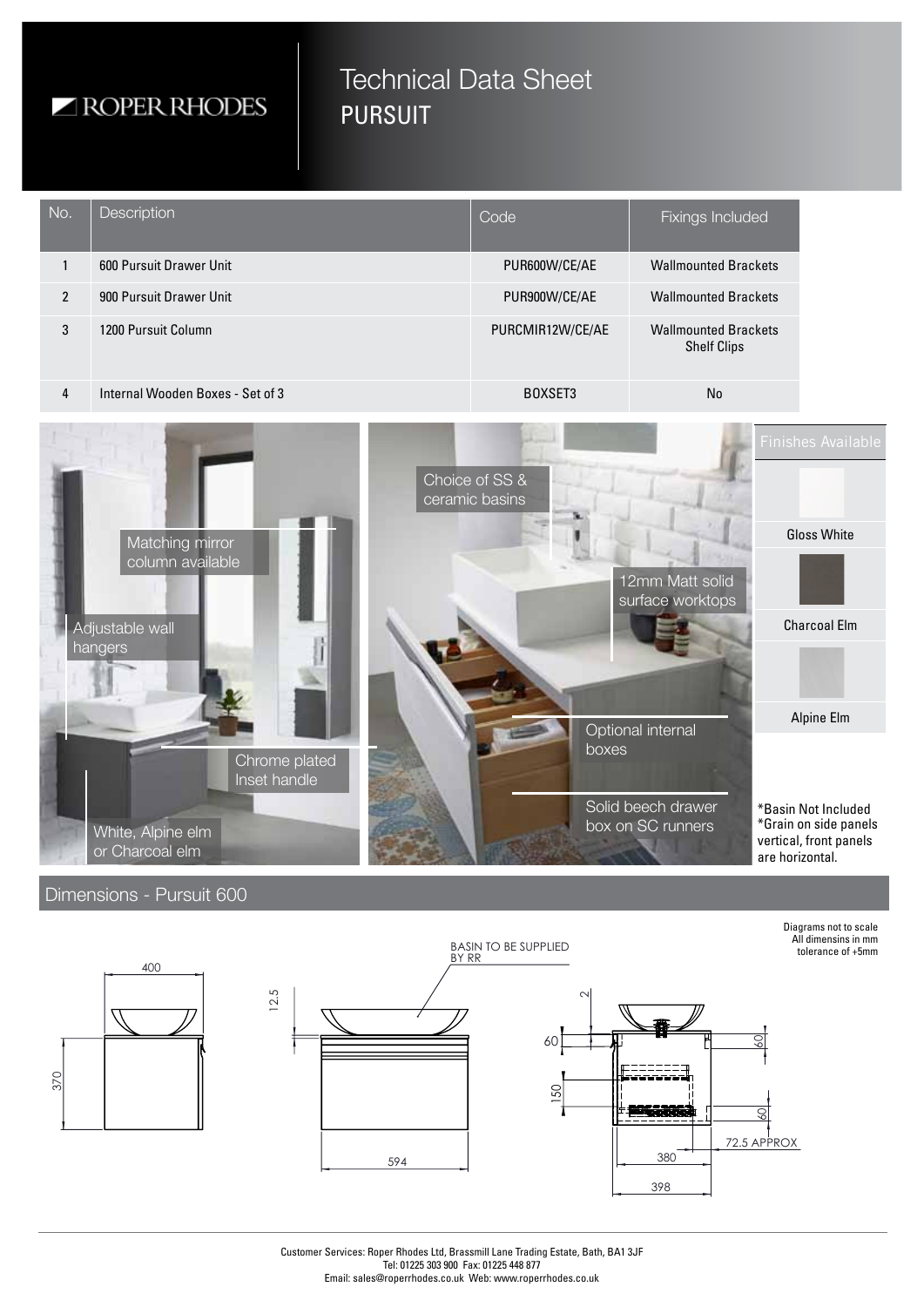Technical Data Sheet PURSUIT

### Dimensions - Pursuit 900

Diagrams not to scale All dimensins in mm tolerance of +5mm



Dimensions - Pursuit 1200

Diagrams not to scale All dimensins in mm tolerance of +5mm







### Dimensions - Pursuit 1200



Customer Services: Roper Rhodes Ltd, Brassmill Lane Trading Estate, Bath, BA1 3JF Tel: 01225 303 900 Fax: 01225 448 877 Email: sales@roperrhodes.co.uk Web: www.roperrhodes.co.uk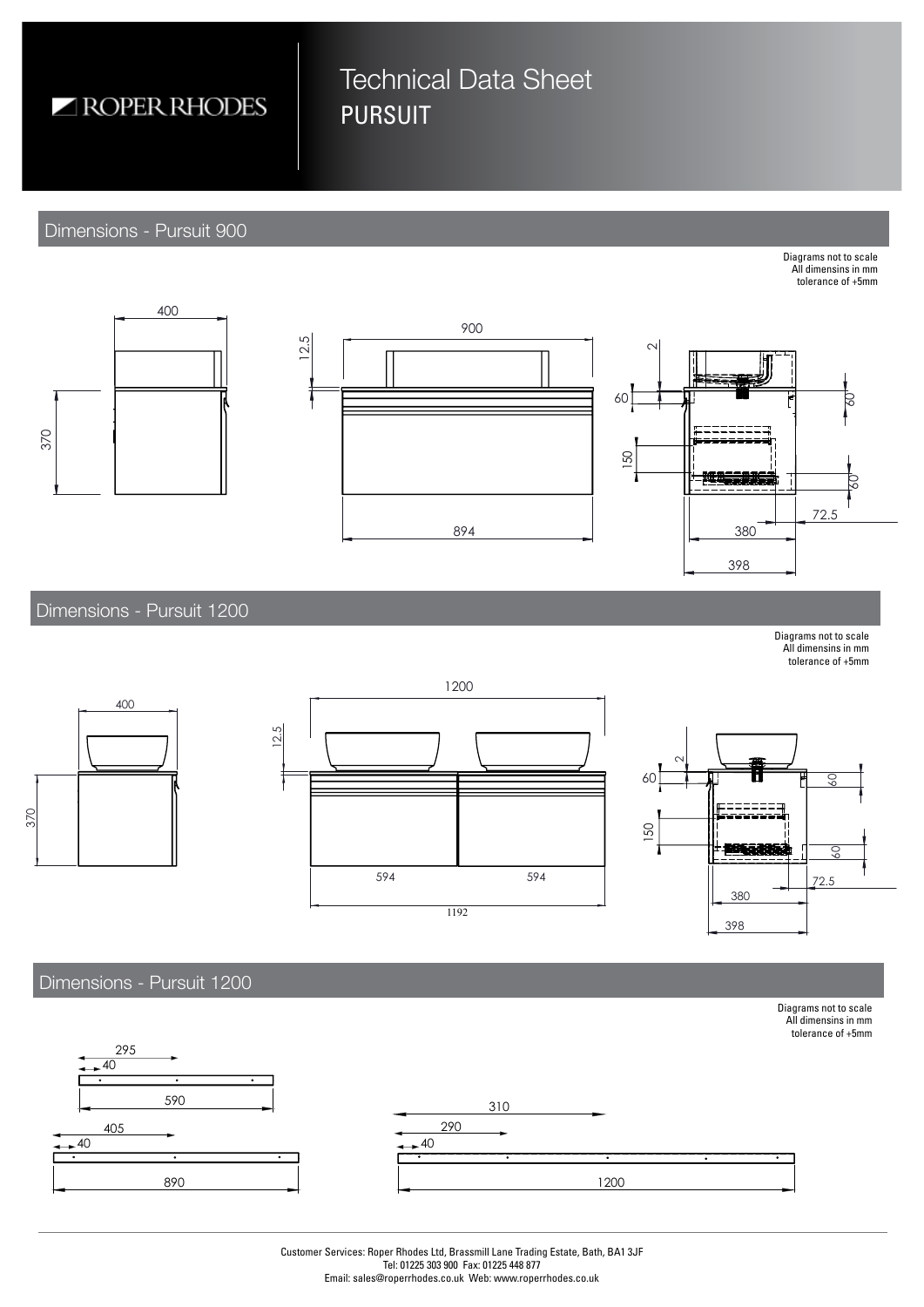## Technical Data Sheet PURSUIT

### Dimensions - Pursuit 1200 Wall Coloumn







Diagrams not to scale All dimensins in mm tolerance of +5mm

#### Internal Storage



#### Solid Surface

#### Solid surface. what is it?

-A homogenous compound mixture of polyester and aluminium trihydrate.

- -Aluminium trihydrate is derived from a natural Bauxite ore
- -Moulded, vacuum treated and then finished by hand to create a perfectly smooth matt finish which is highly dimensionally accurate.

-Fully tested:

-Point impacts (255g ball dropped from 610mm)

-Stain resistant

- -Colourfast
- -Temperature resistance
- -Can be sanded and refinished should any stains occur due to misuse.